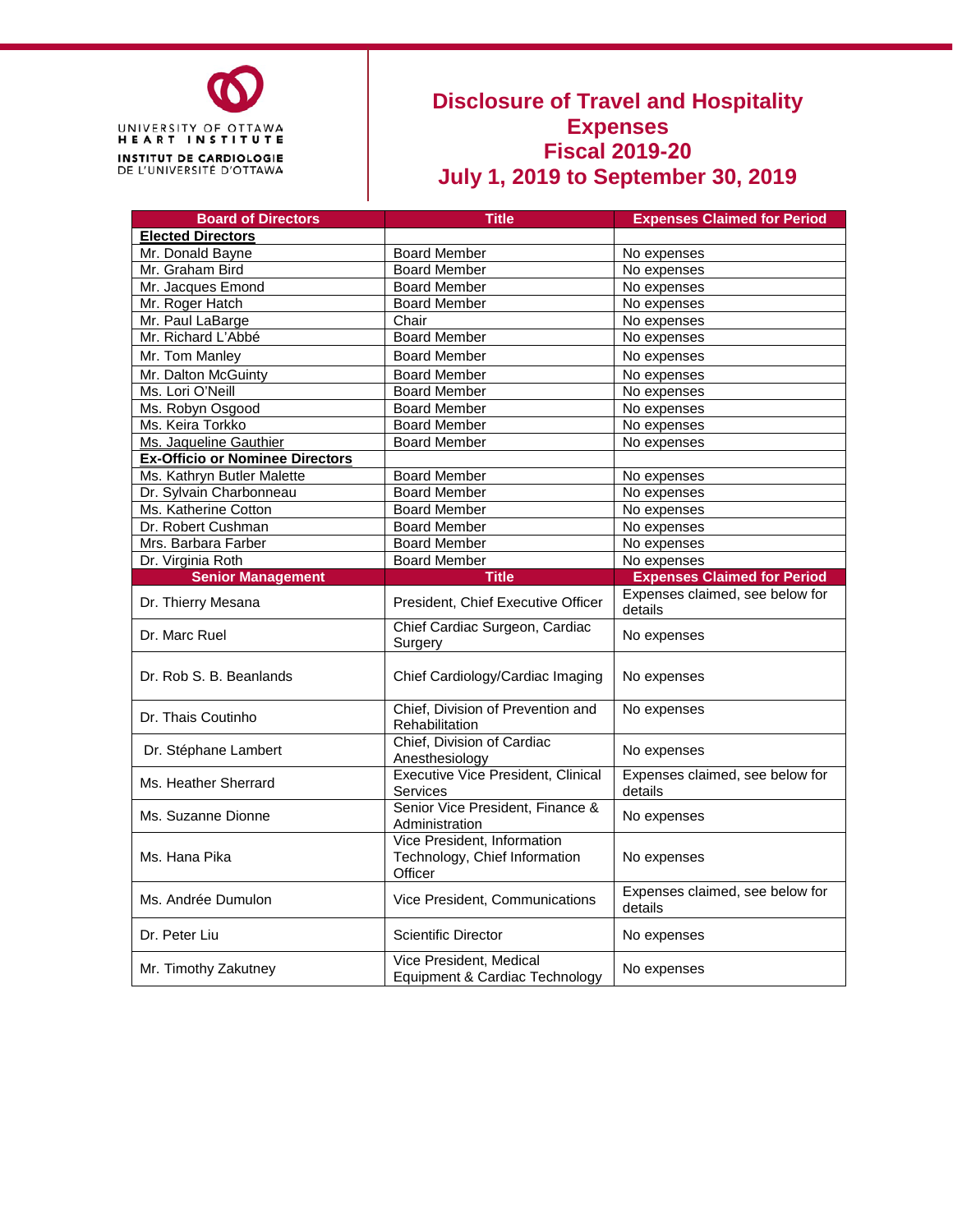

| <b>Name</b>        | <b>Title</b>                       | For the Quarter                              |
|--------------------|------------------------------------|----------------------------------------------|
| Dr. Thierry Mesana | President, Chief Executive Officer | Second Quarter (July 1 to September 30) 2019 |

| <b>Travel Expenses</b>                        |                              |                  |                 |               |         |             |               |                   |
|-----------------------------------------------|------------------------------|------------------|-----------------|---------------|---------|-------------|---------------|-------------------|
| <b>Trip Details</b>                           |                              | <b>Breakdown</b> |                 |               |         |             |               |                   |
|                                               |                              | Airfare/Train    | Transportation* | Accommodation | Meals   | Incidentals | Parking/Tolls | <b>Total/Trip</b> |
| Purpose:<br>AI Med Conference                 | Date(s):<br>June 16-18, 2019 |                  |                 |               |         |             |               |                   |
|                                               | Destination:<br>Chicago, USA | \$               | \$76.33         | \$1,092.83    | \$62.12 | \$          | \$            | \$1,231.28        |
| Purpose:<br>Parking for meeting with          | $Date(s)$ :<br>June 24, 2019 |                  |                 |               |         |             |               |                   |
| Dr. Jasma at TD Place                         | Destination:<br>Ottawa, ON   | \$               | \$              | \$            | \$      | \$          | \$7.50        | \$7.50            |
| Purpose:<br>Parking for OHIRC Board           | Date(s):<br>June 25, 2019    |                  |                 |               |         |             |               |                   |
| Meeting at TD Place                           | Destination:<br>Ottawa, ON   | \$               | \$              | \$            | \$      | \$          | \$7.50        | \$7.50            |
| Purpose:<br>Parking for UOHI Board            | Date(s):<br>June 28, 2019    |                  |                 |               |         |             |               |                   |
| Meeting at uOttawa                            | Destination:<br>Ottawa, ON   | \$               | \$              | \$            | \$      | \$          | \$22.00       | \$22.00           |
| Purpose:<br>Parking for meeting with          | Date(s):<br>July 3, 2019     |                  |                 |               |         |             |               |                   |
| Dr. Charbonneau and Mr.<br>L'Abbee at uOttawa | Destination:<br>Ottawa, ON   | \$               | \$              | \$            | \$.     | \$          | \$11.00       | \$11.00           |
|                                               | <b>Total Travel Expenses</b> | \$               | \$76.33         | \$1,092.83    | \$62.12 |             | \$48.00       | \$1,279.28        |

\* Transportation expenses include: vehicle rental or own use (mileage), taxis and/or public transportation.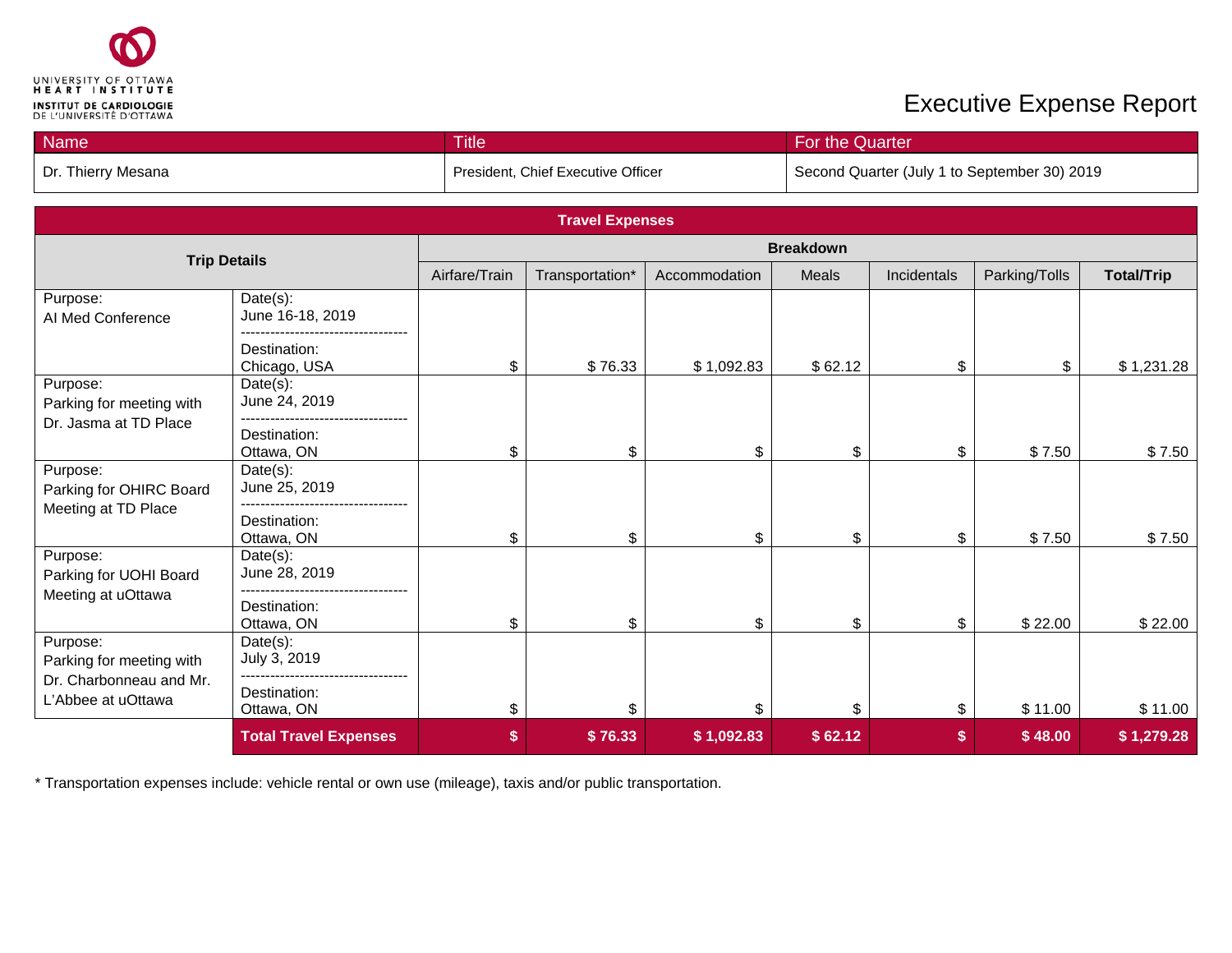

| <b>Other Expenses</b>                                                           |         |
|---------------------------------------------------------------------------------|---------|
| Please Describe: Registration for AI Med Conference in Chicago June 16-18, 2019 |         |
| <b>Total Other Expenses</b>                                                     | \$77.11 |

| <b>Total Expenses</b> | \$1,356.39 |
|-----------------------|------------|
|                       |            |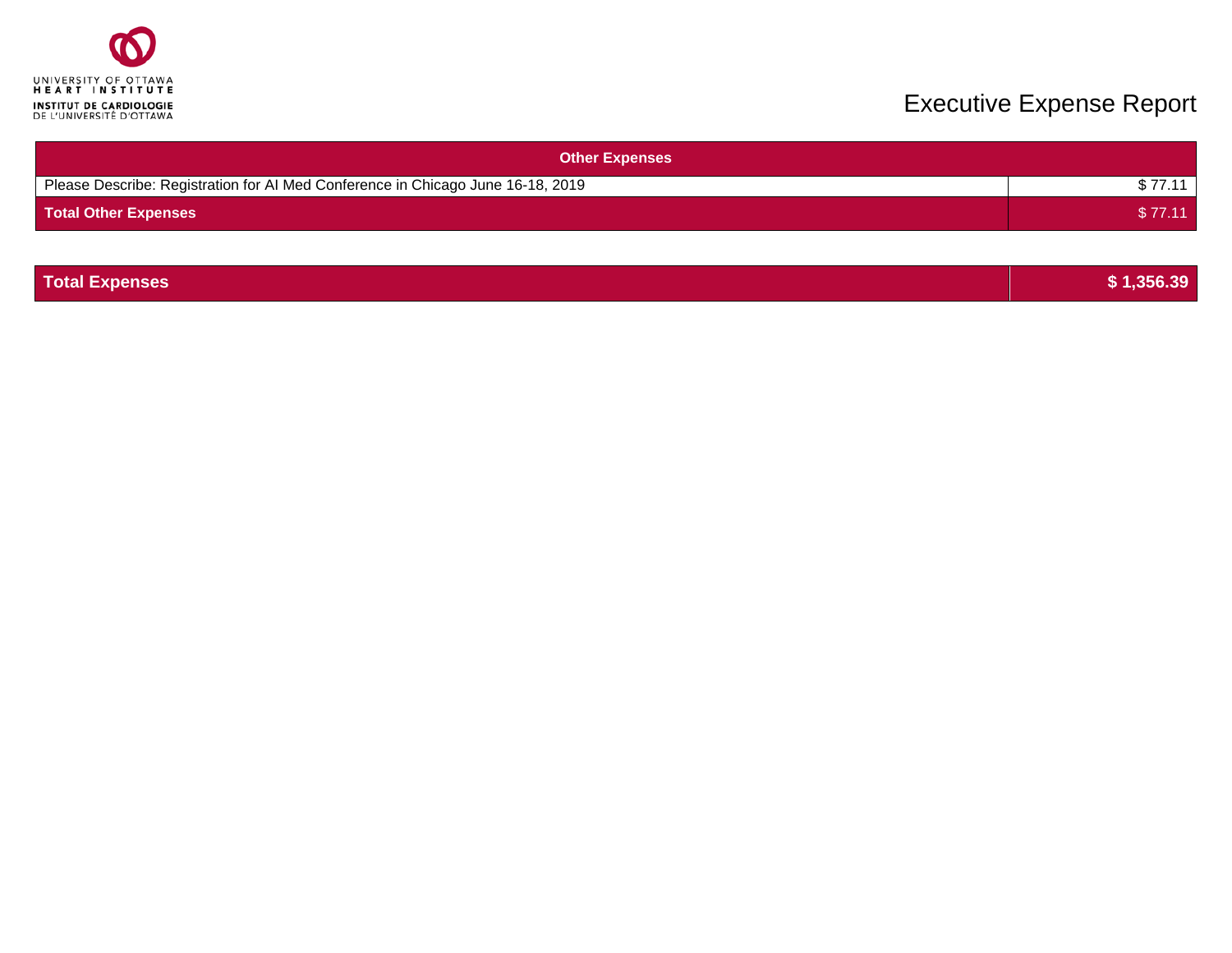

| <b>Name</b>             | <b>Title</b>                                       | For the Quarter                              |
|-------------------------|----------------------------------------------------|----------------------------------------------|
| <b>Heather Sherrard</b> | <b>Executive Vice President, Clinical Services</b> | Second Quarter (July 1 to September 30) 2019 |

| <b>Travel Expenses</b>         |                                |               |                  |               |       |             |               |                   |
|--------------------------------|--------------------------------|---------------|------------------|---------------|-------|-------------|---------------|-------------------|
| <b>Trip Details</b>            |                                |               | <b>Breakdown</b> |               |       |             |               |                   |
|                                |                                | Airfare/Train | Transportation*  | Accommodation | Meals | Incidentals | Parking/Tolls | <b>Total/Trip</b> |
| Purpose:<br>Cardiac Leadership | Date(s):<br>September 23, 2019 |               |                  |               |       |             |               |                   |
| <b>Council Meeting</b>         | Destination:<br>Toronto, ON    | \$729.13      | \$40.00          |               |       |             | \$24.00       | \$793.13          |
|                                | <b>Total Travel Expenses</b>   | \$729.13      | \$40.00          |               |       |             | \$24.00       | \$793.13          |

\* Transportation expenses include: vehicle rental or own use (mileage), taxis and/or public transportation.

| <b>Other Expenses</b>       |  |
|-----------------------------|--|
| Please Describe:            |  |
| <b>Total Other Expenses</b> |  |

| \$793.13 |
|----------|
|          |